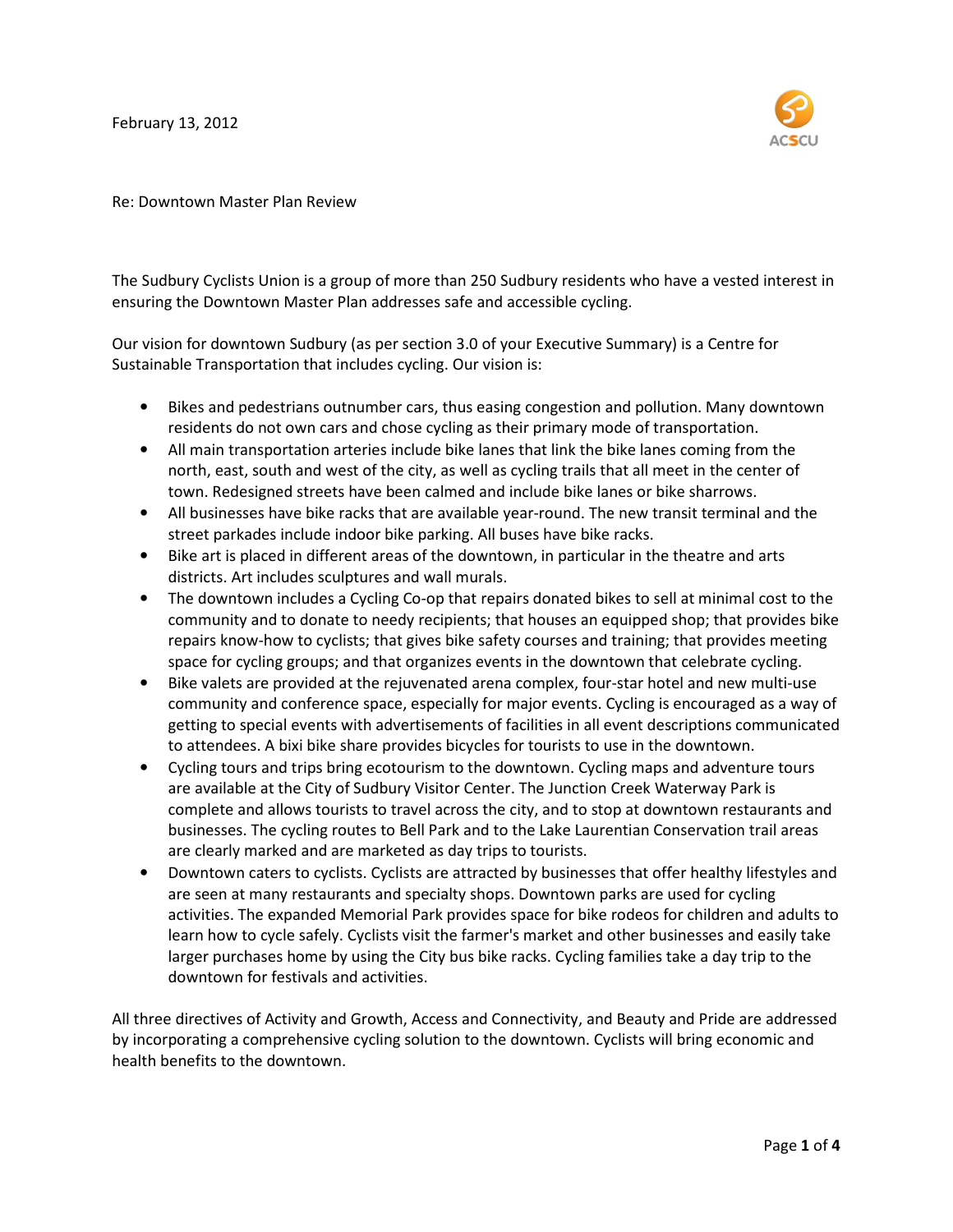The SCU would like propose the following action plans to complement your Action Strategy:

While we appreciate that the plan needs to be approved by city Council, it is the SCU's belief that we need to start building our cycling infrastructure in this year's budget. We understand that there have been monies put aside for already-identified projects, but we would like to propose other immediate win-win enhancements. These smaller cost cycling projects are not necessarily all relating to downtown, but we do not have to necessarily wait for all of the various plans that are being developed to come to fruition before we start building our cycling infrastructure.

# Immediate solutions:

- The number 1 deterrent to cycling in Sudbury is perceived lack of safety on our streets. The city should put an emphasis on putting in bike lanes, and in many situations as an interim solution, sharrows. The downtown is a prime location for sharrows.
- Bike lanes or sharrows should be implemented in residential neighbourhoods, in particular around schools, to encourage safe cycling for students of all ages.
- Bike parking facilities should be available at all primary and secondary schools. While we understand that this is the responsibility of the school boards, the city could partner with them while implementing the bike lanes/sharrows in areas around schools.
- Major arteries need Class One bike routes (physically separated paths) as recommended by the Sustainable Mobility Plan, because of heavy traffic and higher vehicular speeds. However, sharrows are a good interim solution to encourage cycling from one end of the city to the other. That would ensure that if the Downtown Master Plan is approved, the appropriate connecting cycling networks would already exist to bring cyclists downtown. Temporary sharrows, along with appropriate signage and a public education campaign, need to be implemented on our major arteries, including LaSalle, Barrydowne, Notre Dame, Paris, Elm, Regent, Brady, Lorne and the Kingsway.
- In coordination with cycling organizations, a route rating system could be implemented that would help cyclists choose appropriate routes for their commutes and leisure cycling activities. Beginner, intermediate, and advanced ratings would help cyclists chose between high traffic and low traffic routes.

# Short Term (1 to 5 years):

- Elgin Greenway: we agree with this proposal as long as it includes clearly marked bike lanes (one in each direction) that is separate from pedestrian traffic.
- Elm Street calming: we would like the opportunity to discuss the ramifications of on-street parking in relation to potential bike lanes and cycling safety on this artery.
- Nelson Street Bridge retrofit/security upgrade: we would suggest incorporating bike lanes on the retrofit. The Bridge is used extensively by cyclists who want to travel in a safe and quiet manner to Bell Park.
- Riverside Pedestrian Tunnel Upgrade: cyclists could take advantage of this tunnel. The current signage indicates that no bikes are allowed. At a minimum, signage indicating that cyclists need to walk their bike would encourage safe passage of cyclists and pedestrians.
- Bike sharrows: signage and painting appropriate sharrows on city streets is an inexpensive way to encourage cycling downtown. This interim solution to bike lanes and paths construction would help to change the current Sudbury culture that puts the emphasis on cars.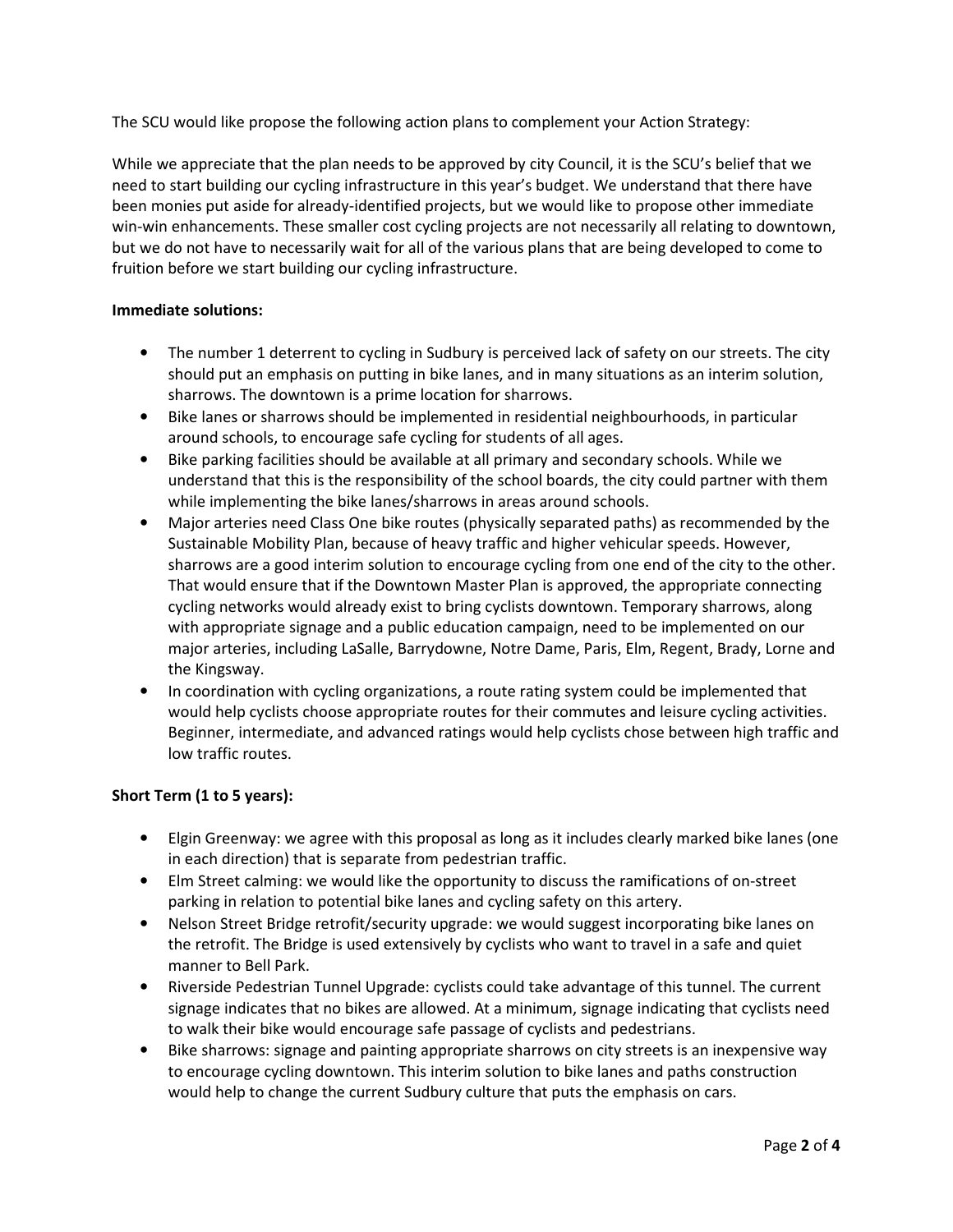- Worthington Crescent should be included as a local cycling corridor with a Class 2 route (dedicated on road lane), as recommended by the Sustainable Mobility Plan.
- Farmer's Market Relocation: the SCU would like to see some cycling component as part of the relocation. This building could possibly house our proposed Cycling Co-op. The SCU currently uses the existing Market as its gathering place for cyclists who meet for events. Having a cycling presence would draw additional people to the market.

# Medium Term (6 to 10 years):

- Ste. Anne extension with cycle route: we agree with this proposal as long as it includes separate bike lanes.
- Memorial Park expansion: the SCU would like to see a cycling presence at the park. We would like an opportunity to discuss options.

# On-going (anytime):

- Expansion of cycling network: as previously proposed to City Council as part of their 2012 Official Plan Review process, the SCU would like to confirm that it would like to see a complete cycling network in the city by 2015. While the expansion of the cycling network downtown is definitely what we want, we would like to see a definite timeframe put to this item with it moved up to the Short Term list.
- Gateway features installations: the SCU would like to see signage that indicates that Sudbury is a cycling-friendly community.

### General Comments:

- All calming and beautification initiatives on major arteries that include Lorne St., Brady St., Elm St., Paris St., Ste. Anne's Road and Notre Dame Ave. need to accommodate cycling. Major arteries need dedicated bike lanes.
- Parkades: construction of parkades should include provision for parking of bicycles.
- New buildings: cycling racks and/or parking need to be incorporated into all new designs.
- Bike racks: a standard needs to be established city-wide. The selection and provisioning of a standard bike rack should be done in coordination with the Regional Municipality of Sudbury and cycling organizations, in order to ensure economy, effectiveness, ease of use and safety.
- On-street parking: more cities are incorporating on-street parking for cyclists. The SCU would like to see certain sections of on-street parking in the downtown reserved for cyclists. This would free up sidewalks from bike racks and involves only a small space investment.
- You show bike cycling facilities on Ste. Anne's Road and Elgin St. These need to be appropriately linked to other major arteries that lead to other parts of the city, which in turn, need cycling facilities, most notably dedicated bike lanes.
- Any changes to downtown roads need to address cycling. The Bicycle Advisory Panel Technical Plan incorporates a thorough review of all roads in Sudbury. The Sustainable Mobility Plan also has a number of recommendations that can enhance the cycling experience for the downtown. The SCU encourages the downtown plan to incorporate recommendations from these plans.
- Any proposed cycling initiatives should be reviewed by the Sustainable Mobility Advisory Panel and other cycling organizations in the city during the planning process in order to ensure that proper choices are made that best meet the needs of cyclists.